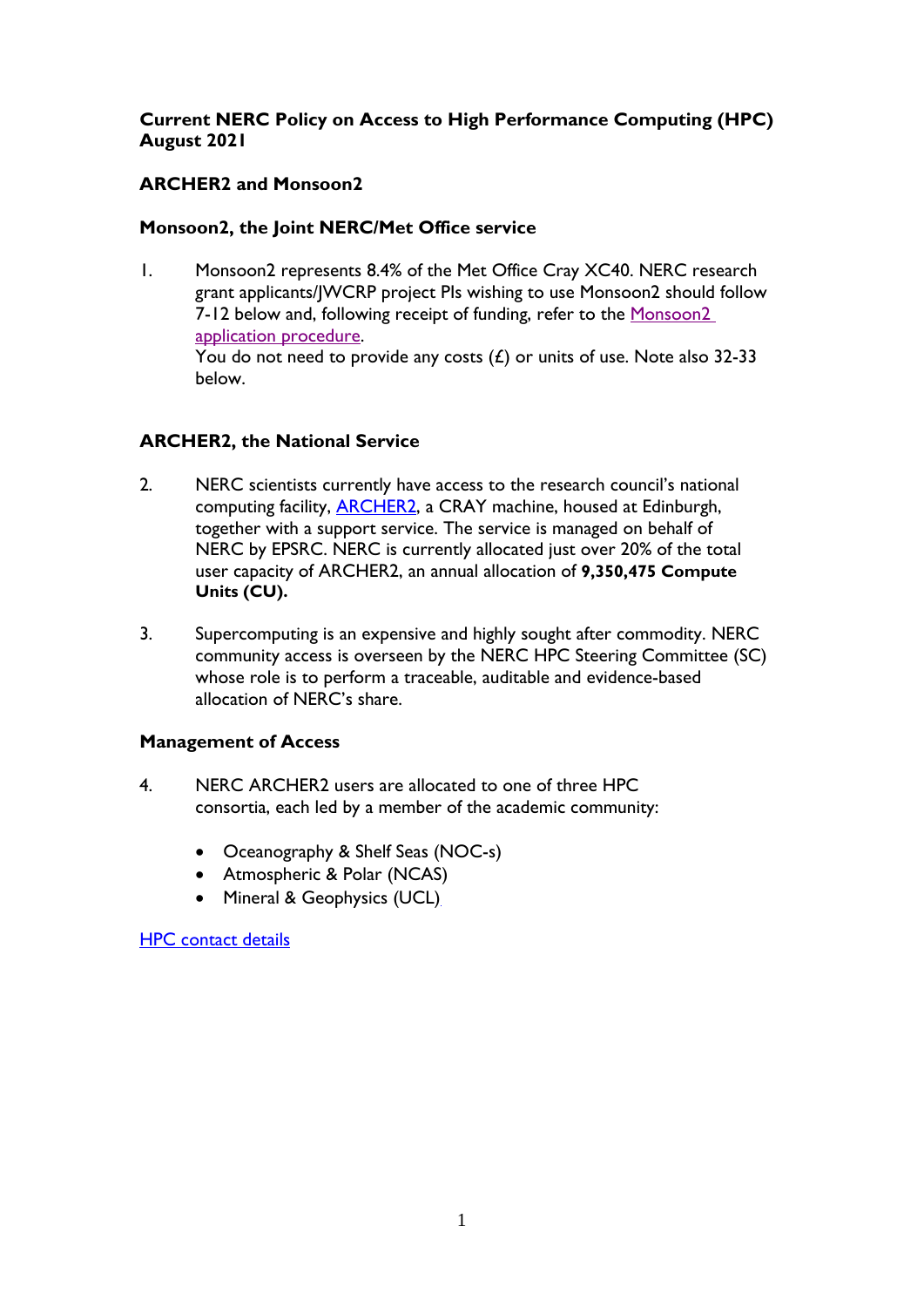5. Consortia leaders are responsible, on an annual basis, for managing allocations awarded to each applicant by the HPC Steering Committee.

## **How to Apply**

Strategic Research, Discovery Science, Studentships, Fellowships, Cross-Council **Projects** 

When applying for NERC research grants which need HPC:

- 6. Prior to submission of the NERC research grant proposal (Je-S form) applicants must contact the relevant consortia leader (see above) to discuss their requirement, should funding be approved.
- 7. Applicants must state on the Je-S form that access to Research Council Facilities will be required.
- 8. This option is situated within the section 'Summary of Resources Required for Project' where there is an option to select 'Add New Research Facility'. Once selected, choose ARCHER2, Monsoon2, JASMIN as applicable, from the drop down list. An option to describe 'Proposed Usage' will appear. Please state in the free text box at this point if the HPC form is submitted (>500 kCU in any one year). See 12 below.
- 9. An estimate of the total request in Compute Units (CUs) is required for ARCHER2 only.
- 10. Units of use are not required for Monsoon2.
- 11. Costs  $(E)$  or notional costs are NOT required for use of any of the above facilities. Costs are paid centrally by NERC and the resource is provided free at the point of use for NERC funded grants.
- 12. If your request exceeds 5% of NERC's total allocation, or 500 kCU, in any one year, you should submit the [NERC HPC application form](https://nerc.ukri.org/research/sites/facilities/hpc/applying/hpc-new-form-2022-2023/) at the same time as your NERC research grant/Je-S application form, providing very strong justification for the request. For joint/split awards, the limit of 500 kCU applies to the total for the whole project, in any one year. Please ensure that this HPC form is also sent to [hpc@nerc.ukri.org](mailto:hpc@nerc.ukri.org) for forwarding to the HPC Steering Committee for comment.
- 13. If applicants tick the box which says "Research Council Facilities are not relevant to this application" the proposal will be submitted to NERC with the following statement: "Research Council Facilities are not relevant to this application"**.** In this case, time on ARCHER2 or Monsoon2 or JASMIN cannot be guaranteed.
- 14. A brief justification for use of HPC should be included within the 'Justification of Resources' section of the research grant application (Je-S form).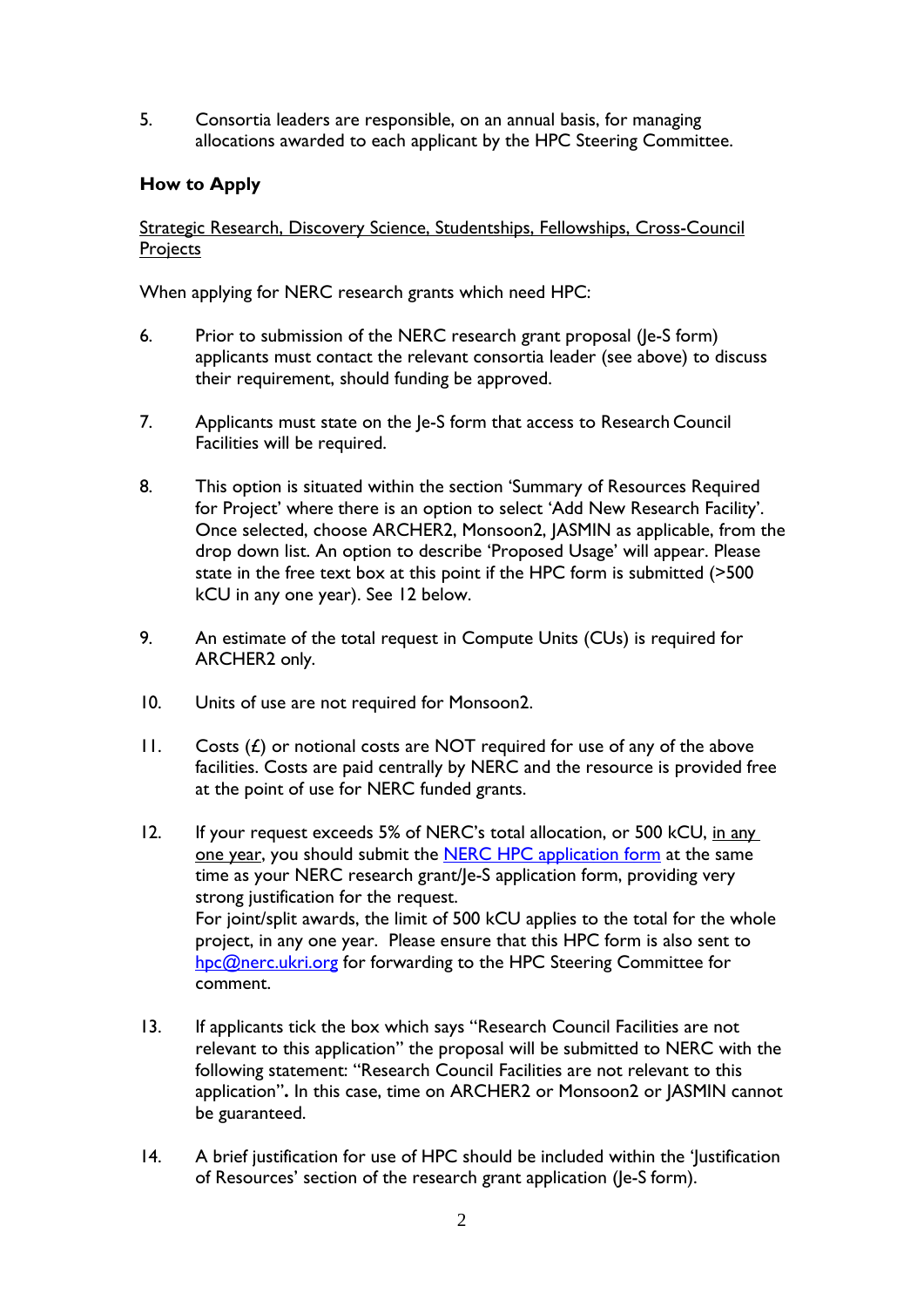15. It is not necessary to submit a separate HPC application form (Facility Pro  $forma = HPC$  New Form) together with your  $le-S$  form, unless your request for any one year exceeds 500 kCU (see 12 above).

#### **Following notification of receipt of an award**:

- 16. Please submit a completed [HPC NEW form](https://nerc.ukri.org/research/sites/facilities/hpc/applying/hpc-new-form-2022-2023/) to [hpc@nerc.ukri.org](mailto:hpc@nerc.ukri.org) Please help us by including the NERC grant reference number. The form will be presented at the next HPC SC meeting for approval of the CUs/kCUs requested in the first year of the grant, and an allocation made for year one. See 20-24 below. National Capability
- 17. National Capability requests in excess of 500 kCU, which have not yet been through a formal NERC review process, are now subject to a review by the appropriate body, before being considered by the committee. The committee will not engage in the peer review of these applications, but will schedule the resource needs in context of the wider NERC HPC user-demand (a capacityplanning role).

## All Applicants:

- 18. Please also refer to the [Research Grants Handbook](https://nerc.ukri.org/funding/application/howtoapply/forms/) for full details of requirements.
- 19. Note: No funds are awarded for use of ARCHER2, or Monsoon2 because the facilities are paid centrally by NERC and are free at the point of use.

## **Assessment of HPC Requests – ARCHER2 only**

- 20. Completed new applications will be peer reviewed by the NERC HPC SC at the next of their bi-annual meetings. Resources are approved for the first year only.
- 21. In order to maximise use, over allocations may be made. Therefore, CU approved for the first year, or estimated for future years cannot be guaranteed.
- 22. For each subsequent year of usage (April-March) users must update their request by submitting a **continuation form** for each grant utilising HPC by the closing date on the HPC website. These are reviewed at the annual spring meeting of the HPC SC. Users will be contacted about this.
- 23. The committee requires a separate continuation form for each grant, because it is important for resource allocation purposes and to help monitor outputs associated with HPC investment.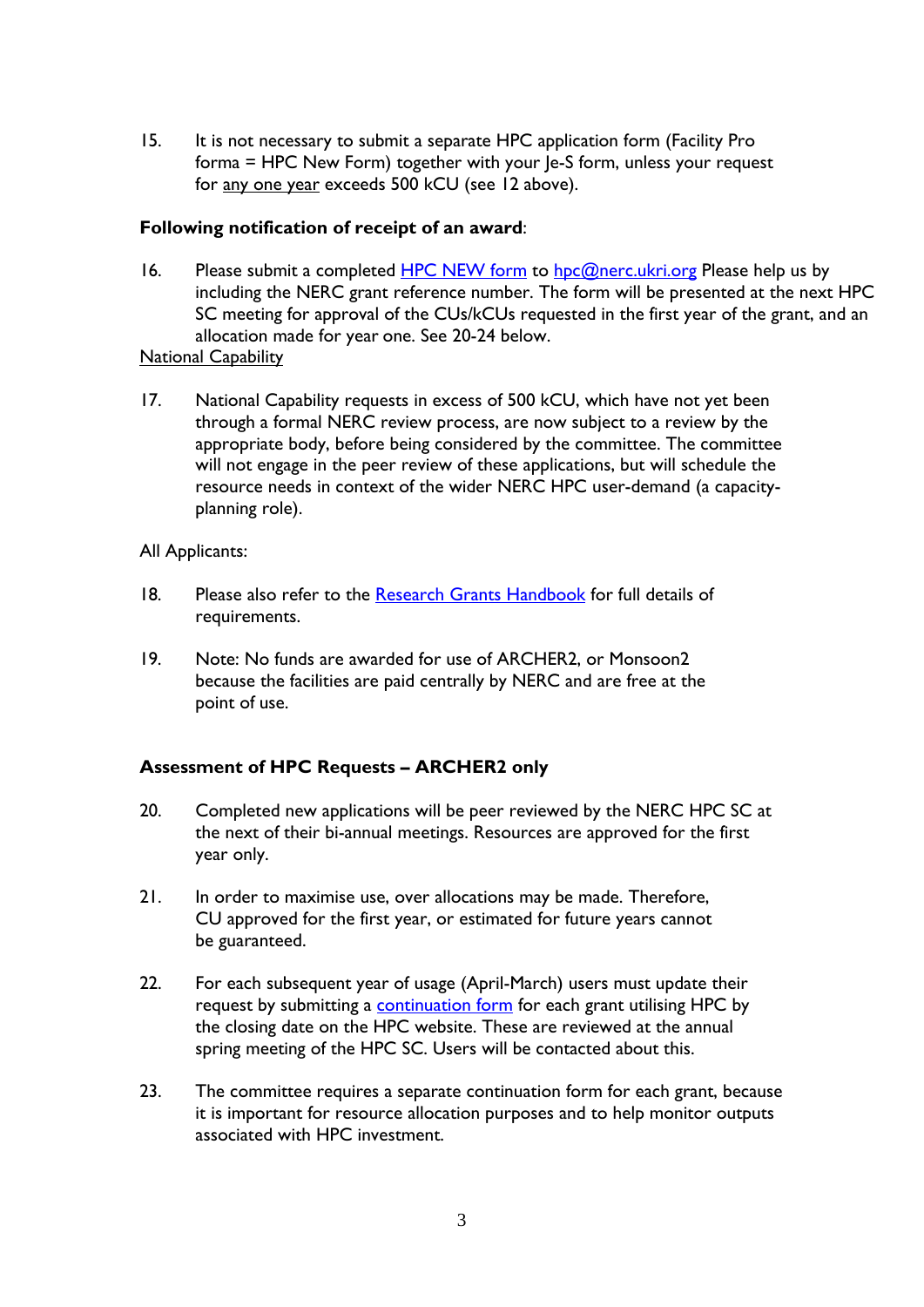24. Please note that the HPC SC may make adjustments to the amount requested/approved or request further information/justification for the request.

#### **Jointly Funded Awards**

25. For awards funded by two or more Research Councils, the HPC allocation will be discussed by the relevant councils. In general, the HPC provision will be split in the same proportions as the funds. Assessment and allocation procedure will follow that of the major funder. If the council is not buying a share of ARCHER2, use will be charged, at partner rate, in the proportion of funding from that council in April each year.

#### **Interruptions**

26. NERC recognises that it is sometimes inevitable that research may be delayed due to unforeseen circumstances e.g. due to maternity or sick leave. The HPC SC would like to be informed of any delays to the work and/or use of HPC, in order to enable effective use of the annual allocation.

#### **Access to ARCHER2 by Non NERC Funded Grants**

- 27. Scientists in the NERC remit with other funding may access ARCHER2 through the NERC consortia if there is sufficient available resource. Access via international projects (eg PRACE) is managed by EPCC/EPSRC, depending on the circumstances. Further information can be found at the bottom of the [NERC HPC landing page.](https://nerc.ukri.org/research/sites/facilities/hpc/)
- 28. Please see NERC Policy on [Non NERC funded or International Grants](https://nerc.ukri.org/research/sites/facilities/hpc/nonnerc-funded-archer-guidelines/) for advice on other funding or EU schemes, eg ERC/Framework Programmes.
- 29. To reduce risk of disappointment, potential HPC users not directly funded by NERC, particularly those applying for European Union funds, should note that NERC does not expect to fund the costs of their HPC. For applications within the NERC remit, where resource is available and access is through one of the NERC consortia, partner rate can be applied (£0.20/CU, plus VAT).
- 30. In the case of non NERC funded awards with large and critical HPC requirements, the NERC HPC SC welcomes early discussion of HPC options.

## **JASMIN**

31. For use of JASMIN, please contact the relevant NERC HPC consortia leader (4 above) or see<https://jasmin.ac.uk/users/access/>

#### **Acknowledgement**

32. NERC expects users of HPC to formally acknowledge use of ARCHER2, its predecessor ARCHER, NEXCS, Monsoon2, MONSooN, eCSE and JASMIN on all publications resulting from such use, including after a lapse of time.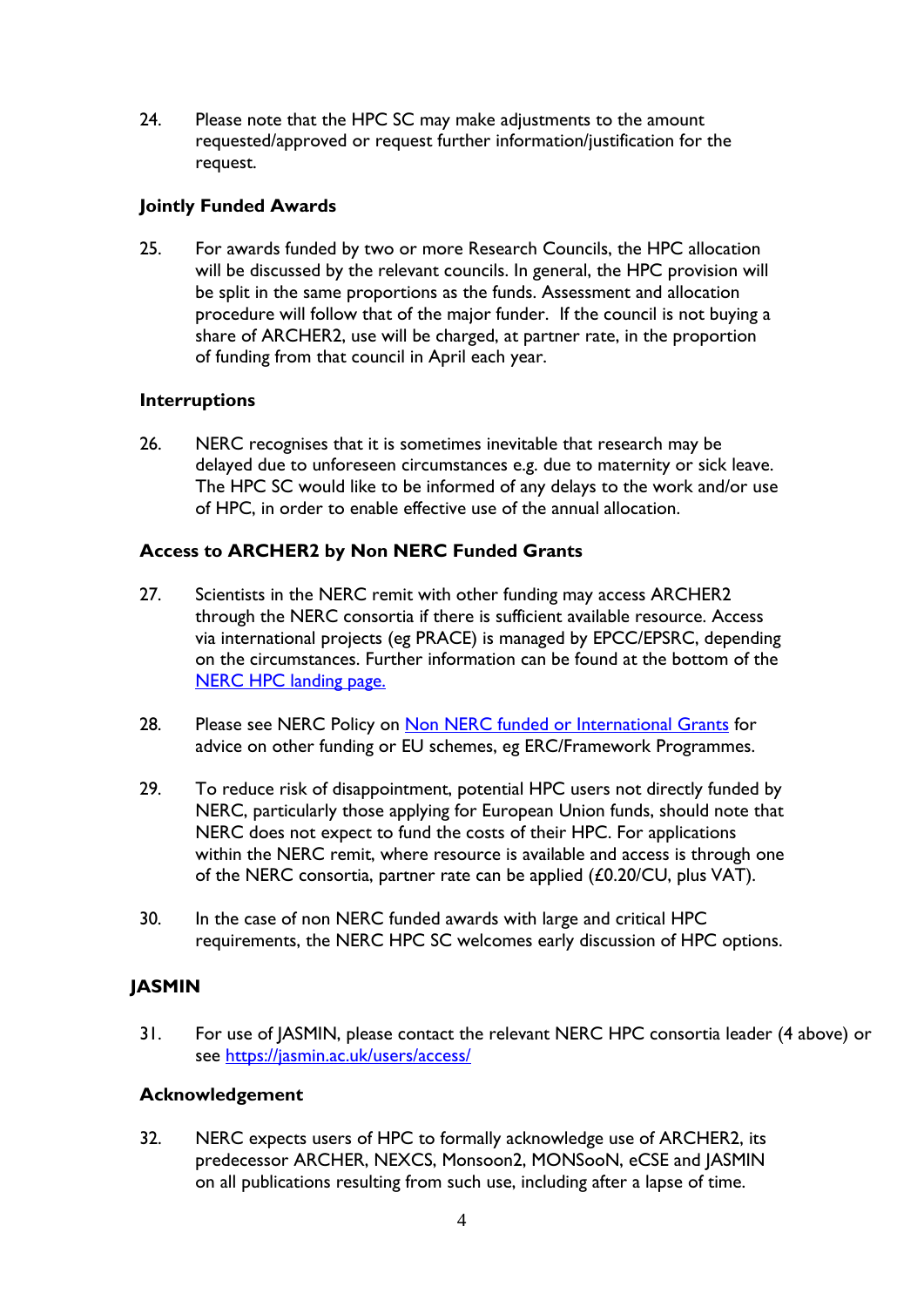Please see Paragraph 271 of the <u>[Research grants and fellowships handbook](https://nerc.ukri.org/funding/application/howtoapply/forms/)</u> and refer to the approved <u>[HPC acknowledgement form of](https://nerc.ukri.org/research/sites/facilities/hpc/applying/hpc-acknowledgements/) words</u>.